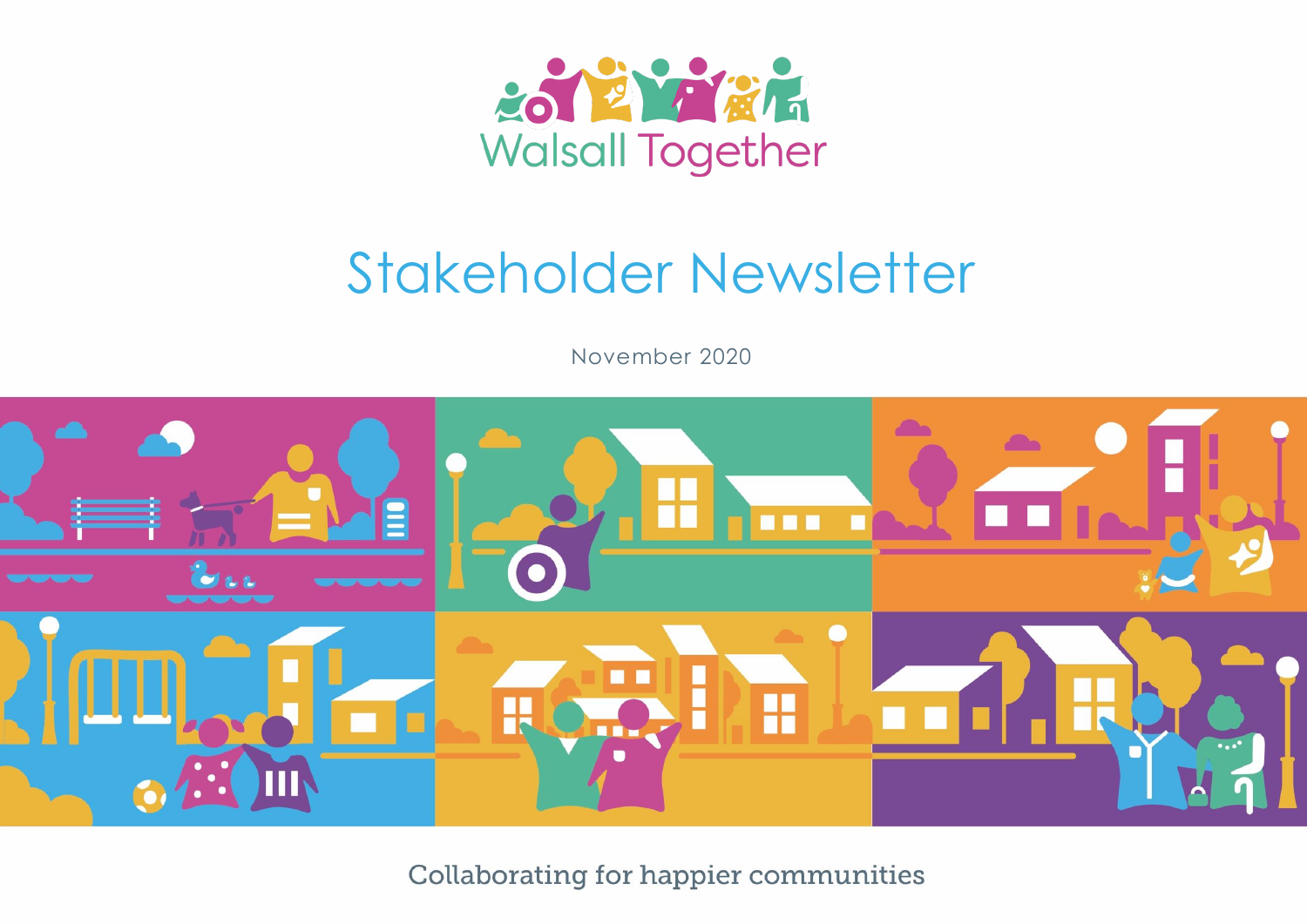

### In this edition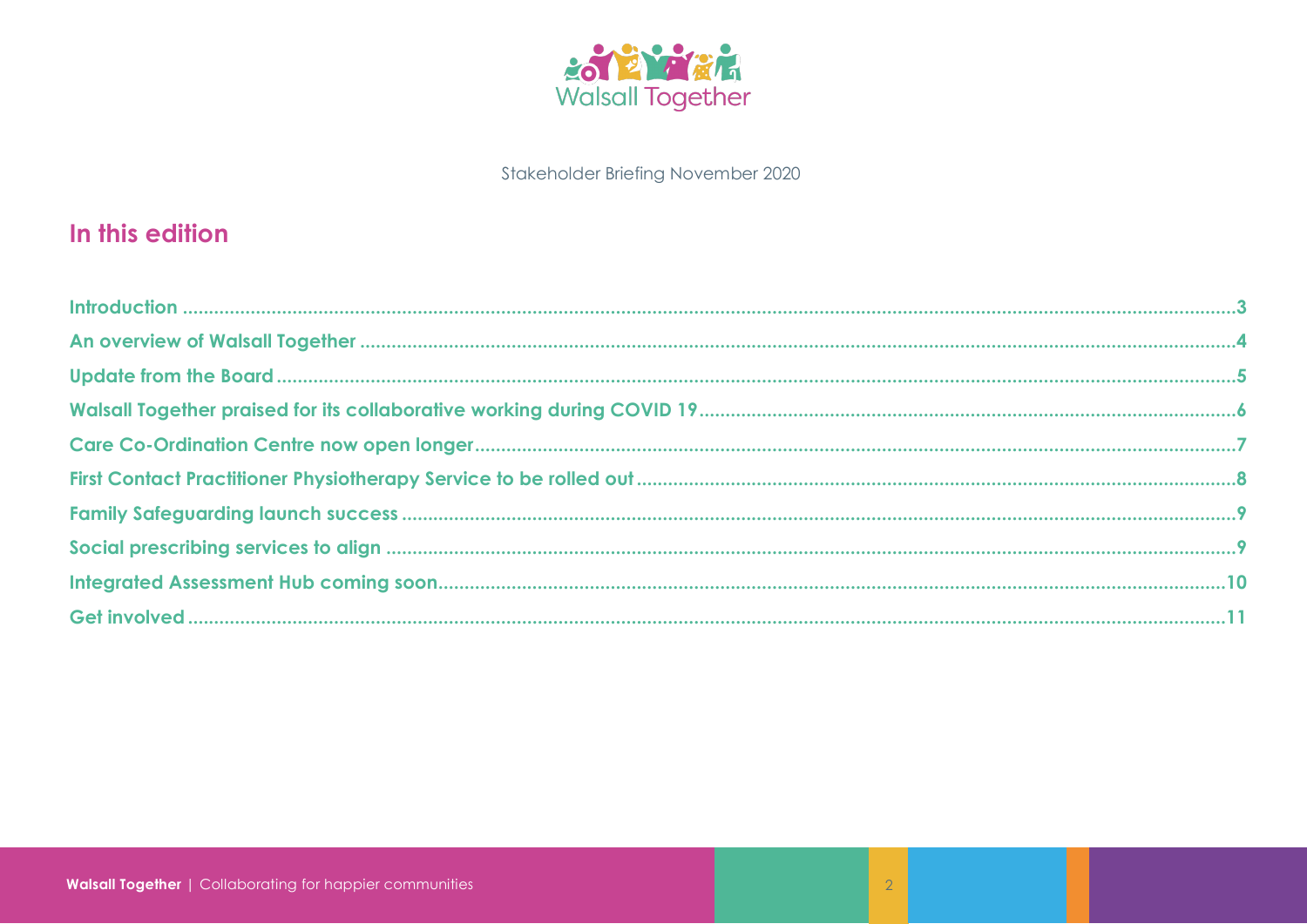

### <span id="page-2-0"></span>**Introduction**



In a recent review by the CQC Walsall Together was praised for its partnership working during COVID-19.

The review highlighted the excellent

communication between the partnership as well as effective multi-disciplinary meetings which enabled decisions to be made quicker and health and social care services to be delivered more effectively.

Needless to say this is a huge boost and is testament to the excellent relationships that have been developed and the dedicated work of all of our staff, who have come together to help us achieve our ambitions.

During wave two it's so important that we continue with this momentum and embed the learning from the first wave as part of our winter planning and beyond to ensure we continue with a collaborative approach to delivering community services.

In the year that keeps on giving, the health and well-being of our staff is paramount and we are doing everything we can to ensure you are fully supported during this time.

So what does next year look like? You will no doubt have heard that a vaccine is imminent and whilst this is welcomed news we know that our recovery from the impact of COVID won't be a short journey.

What we do know is we don't want to lose the advantages that have been gained, for example remote working, an increase in the number of virtual consultations compared to before as well as the substantial improvements that have been made to intermediate care and the care coordination centre.

We are continuing to focus on the direction of travel for the formalisation of the

Integrated Care Partnership by April 2021. We are working to ensure this aligns with our ambition to reduce health inequalities and drive improved outcomes through the integration of health and care services. Our focus now is to strengthen our governance and accountability and take a collaborative view on the delivery of services coming into scope for example outpatient services.

Our Communications and Engagement Strategy has been endorsed by the senior leadership team and was approved at the Walsall Together Partnership Board this month. This strategy outlines our commitment to working together with our citizens and communities to promote equality and reduce inequalities by focusing on the wider determinants health.

We hope you enjoy reading the newsletter and please share it with your wider networks.

#### **Daren Fradgley**

#### **Executive Director of Integration**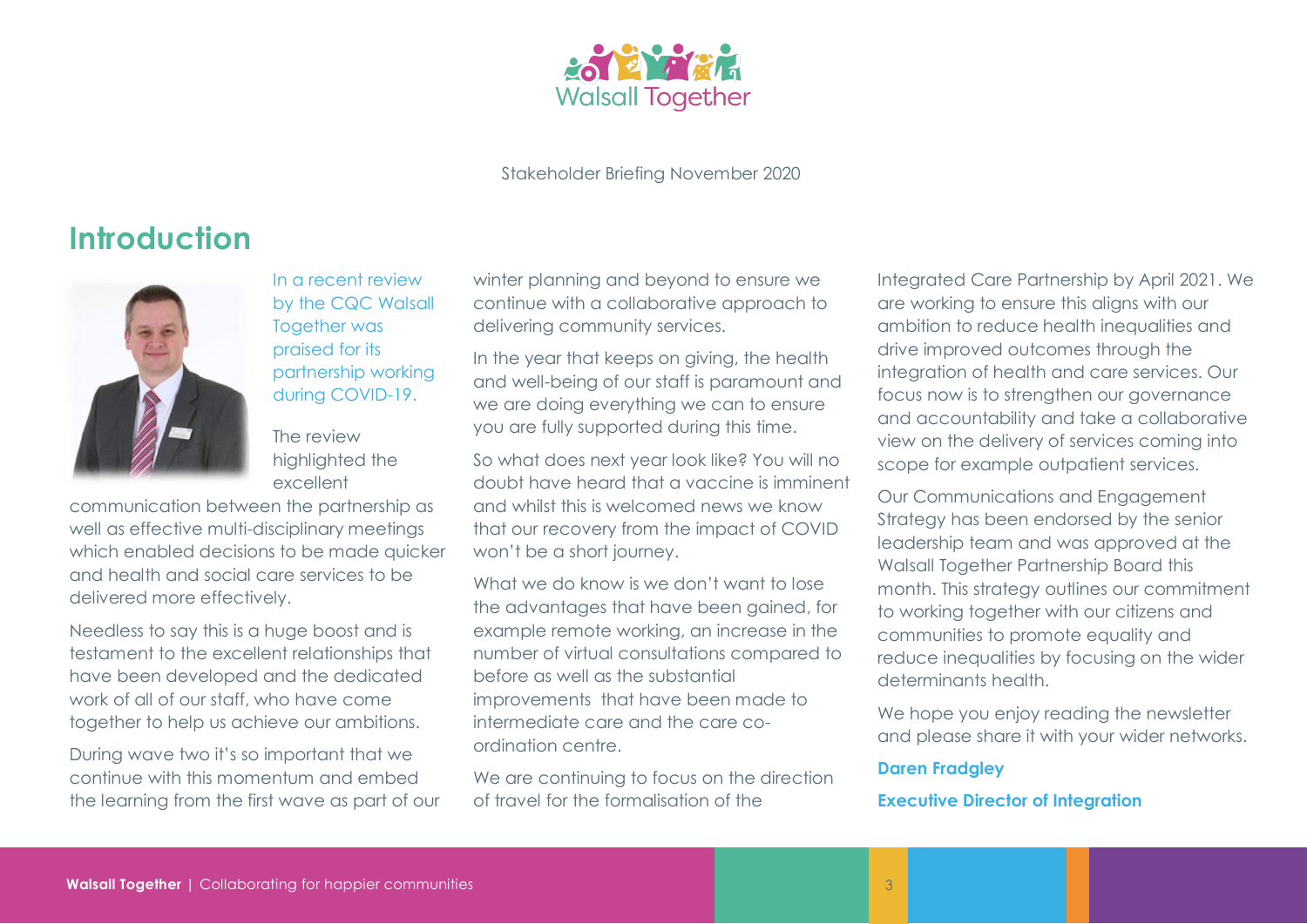

### <span id="page-3-0"></span>**An overview of Walsall Together**

Walsall Together is a partnership of health, social, housing, voluntary and community sector organisations that are working together to improve physical and mental health outcomes, promote wellbeing and reduce inequalities across the borough.

### **Our partners**

- Housing (whg)
- Voluntary, community and social enterprise (VCSE)
- Healthwatch Walsall
- Primary Care Networks
- Walsall Healthcare Trust
- Walsall Council
- Black Country Healthcare NHS Foundation Trust
- Walsall Clinical Commissioning Group

### **The bigger picture**

The Walsall Together partnership is part of a wider system of health and social care

called The Black Country and West Birmingham Sustainability and Transformation Partnership (STP).

The STP, which is currently working towards becoming an Integrated Care System (ICS) by April 2021, is responsible for five places covering large population sizes.

Within each of these areas there are partnerships like Walsall Together who are responsible for designing and delivering health and social care services that meet the needs of its population.

### **New ways of working**

As a partnership our aim is to work more closely to together to tackle the widening gaps in health inequalities by focusing on the wider determinants of health such as housing, education and employment and the vital role that people and communities play in health and well-being. In doing this we hope to transform the way services are delivered, reduce inequalities, improve

health and well-being outcomes for the people of Walsall, develop a skilled, motivated and happy workforce and make the best use of partnership resources in the process.

We will be working closely with local voluntary organisations, charities, community groups, patients and local residents in the planning and delivery of services.

By doing this we'll be able to understand the local population better (including the wider determinants of health), help people understand and manage their own health and well-being needs and provide the right care in the right place at the right time for everyone.

### **To find out more about Walsall Together and its future plans visit:**

**[www.walsallhealthcare.nhs.uk/walsalltoget](http://www.walsallhealthcare.nhs.uk/walsalltogether) [her](http://www.walsallhealthcare.nhs.uk/walsalltogether)**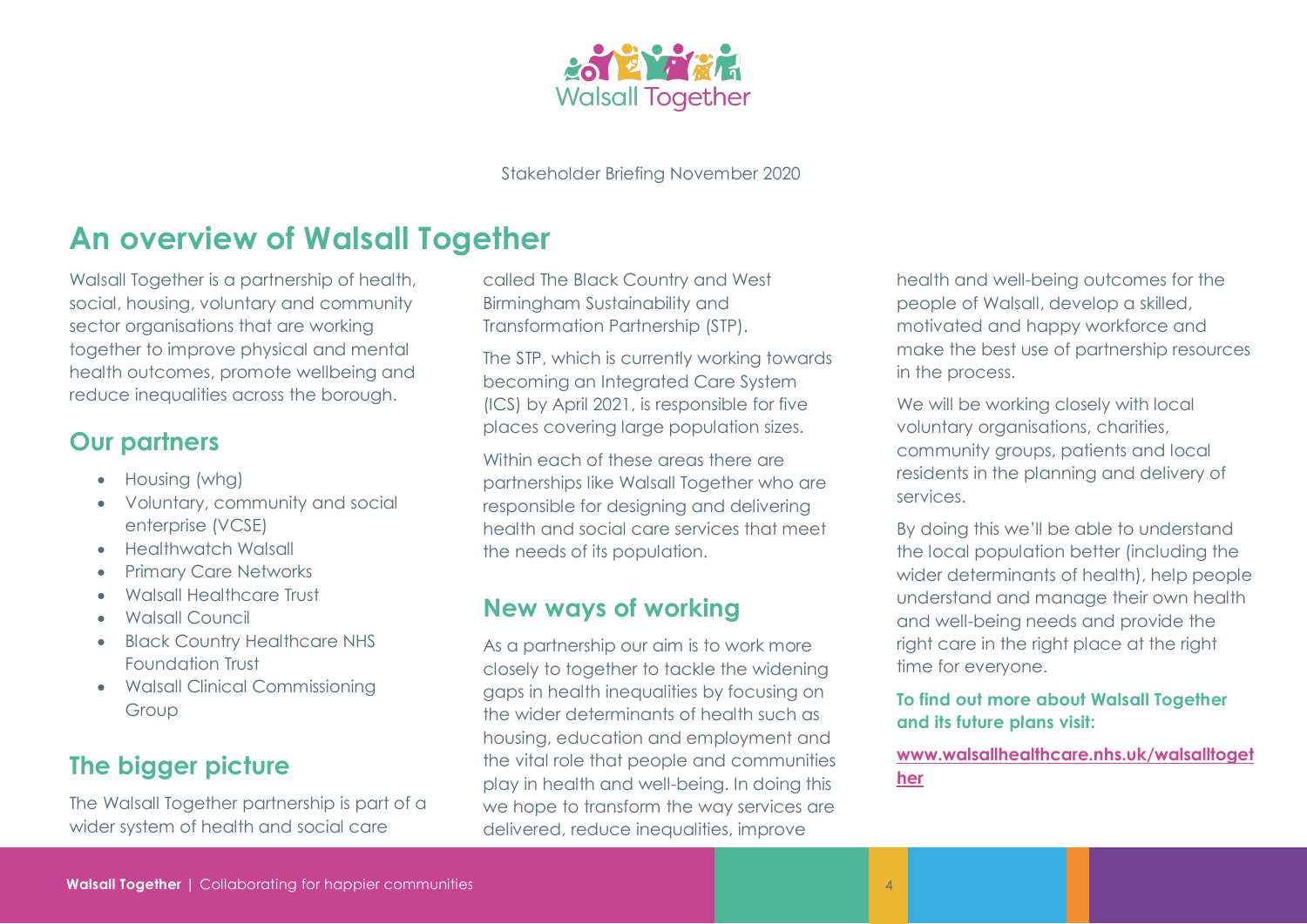

### <span id="page-4-0"></span>**Update from the Board**

The Walsall Together Partnership Board met on 21 October 2020. Highlights from the Board were:

In response to the second wave of COVID-19 additional system wide command and control meetings have been reinstated

The enhanced care home support team have commenced weekly ward rounds in all older peoples care homes

One Walsall is continuing to engage with the voluntary sector, promoting its development tool and training programme to support the sustainability and development of voluntary, community and social enterprise organisations

There continues to be significant pressure on Mental Health inpatient beds. Black Country Healthcare is in the early stages of developing a regional strategic approach for inpatient care

A review of the progress of the Walsall Together transformation programme including milestones that are delayed or overdue due to COVID-19. It was agreed the next meeting will focus on understanding the impact of delays or re-profiling as well as additions to the programme including new models of care pathways and Integrated Care Partnership roadmap

An overview of the current system thinking in respect of health inequalities and the various strands of work that are taking place across the partnership to address these. A bassline will be

developed and engagement with communities will take place to understand what is needed before developing a strategy to address this in an integrated way.

whg presented their health and wellbeing approach to creating resilient communities which focuses on reducing health inequalities and the wider detriments of health through various programmes of work

The Board approved its annual report for 2019/20, and made amendments to its terms of reference, which will be endorsed at the next meeting. The Board's priorities for the 2020/21 year include:

- continued integrated response to community needs arising from COVID-19 transmission
- development of integrated approach to addressing health inequalities and wider determinants of health
- continued delivery of business case through development of local services based on increased levels of engagement and co design with local communities
- agreement of partnership outcome measures to assess continuous health improvement
- consideration of ICP status journey/options and agreed direction of travel

To read the full highlight report visit: **[www.walsallhealthcare.nhs.uk/walsalltogether](http://www.walsallhealthcare.nhs.uk/walsalltogether)**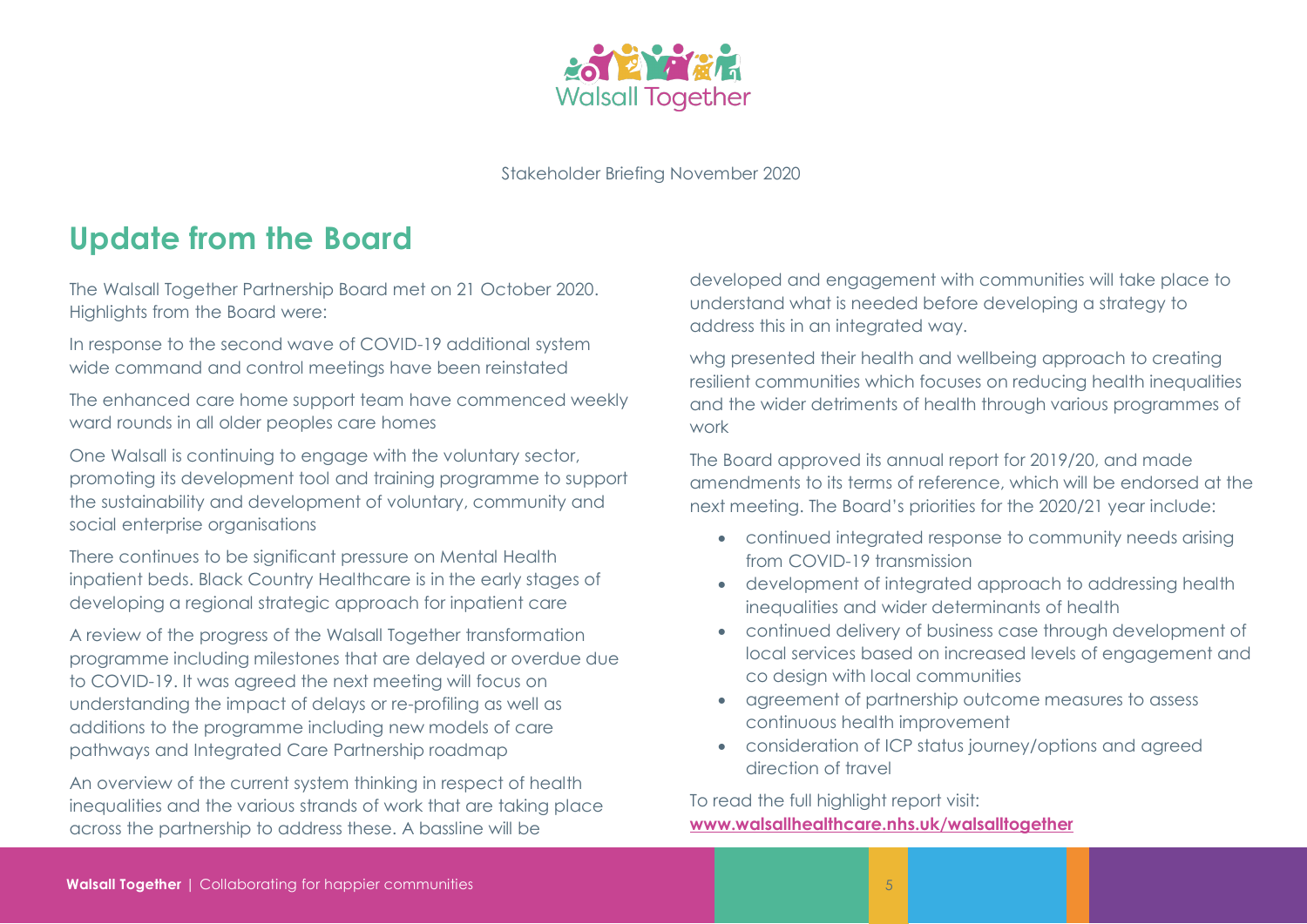

### <span id="page-5-0"></span>**Walsall Together praised for its collaborative working during COVID 19**

Walsall Together has been praised by the Care Quality Commission (CQC) for its partnership working during COVID-19.

The review, which took place at the end of July, highlighted the excellent communication between the partnership as well as effective multi-disciplinary meetings which enabled decisions to be made quicker and health and social care services to be delivered more effectively.

#### Daren Fradgley, Director of Integration for Walsall Together, said:

"I am delighted with the outcome of the CQC review. Locally health, social, housing and voluntary providers have been working together for just over two years now to bring together services and improve the health and well-being outcomes for the people of Walsall. COVID-19 has really tested the strength of this partnership and I am so proud that all of the work we have done to date, to build relationships and bring together our workforces, has meant that we were able to respond quickly and efficiently to the needs of the people of Walsall, especially those who were more vulnerable, during this pandemic."

Councillor Rose Martin, Portfolio Holder for Adult Social care, Walsall Council said, "I am pleased that the CQC have recognised the positive collaborative work taking place in Walsall of the provision of health and social care as a response to the COVID-19 pandemic."

"The CQC noted the positive collaboration of providers in the borough, making sure that people moving through health and care services have been seen safely in the right place, at the right time, by the right person. We hope to embed the good practice and learning moving forward and ensure people continue to receive the health and care services they need during the COVID19 pandemic and beyond."

One aspect of the review that was particularly noted was the use of a specialised 'rag rating' system which helped to identify patients over 65 and those who were most vulnerable, enabling care to be directed and prioritised accordingly.

The review also highlighted the collaborative response between pharmacist leads in the hospital, community and care homes to ensure timely access to medication as well as the excellent response to ensuring the safety of staff and maintaining sufficient health and care skills across the health and care sector in the borough.

The findings from the review can be found in the news section here:

#### **www.walsallhealthcare.nhs.uk/wp-content/uploads/2020/11/CQC-Provider-Collaboration-Review-Walsall.pdf**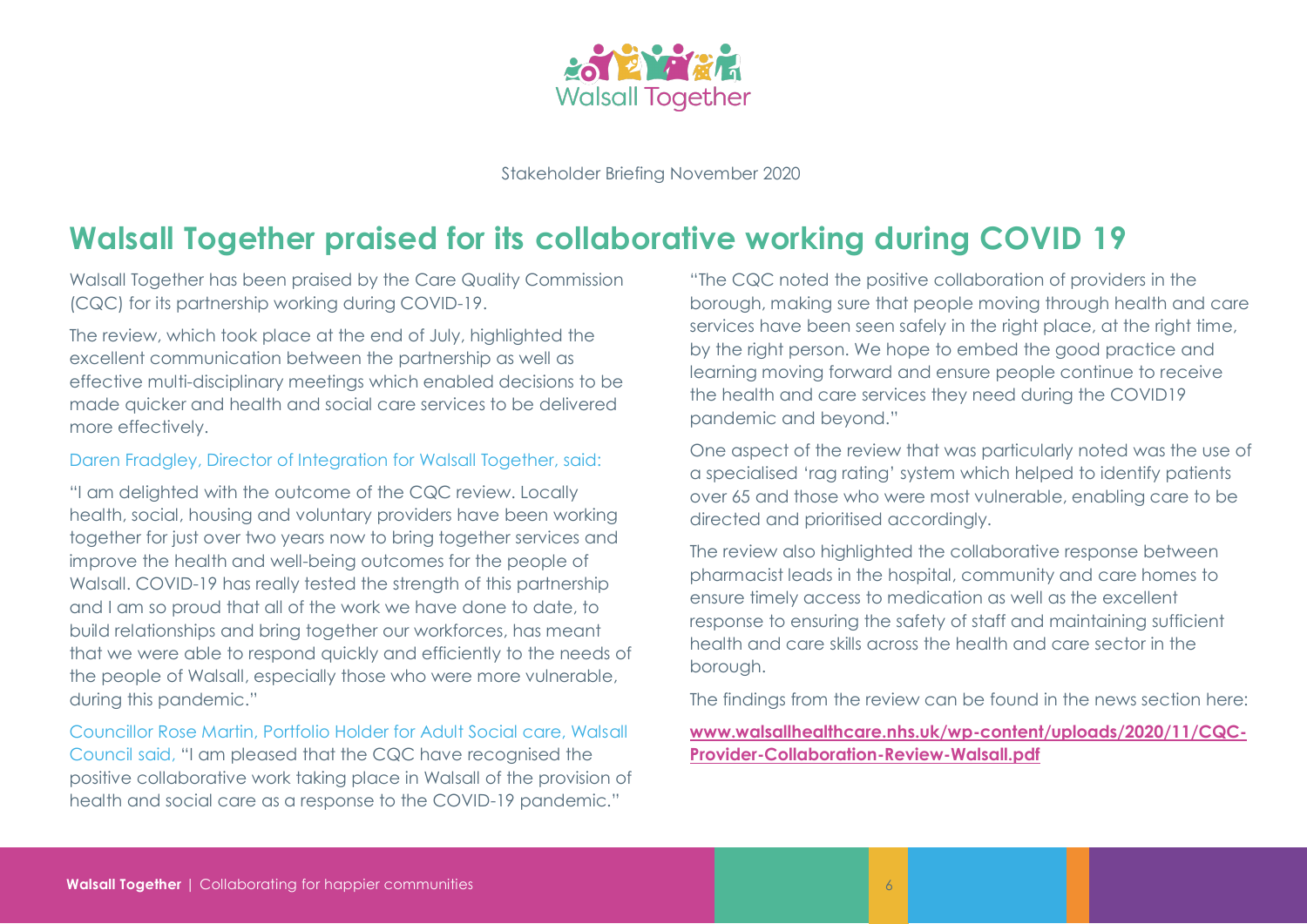

### <span id="page-6-0"></span>**Care Co-Ordination Centre now open longer**

The phone lines at the Care Co-Ordination Centre are now open even longer, with referrals being taken from 8am-6pm, seven days a week. This is set to be extended even further to 10pm and the midnight over the coming months following a recruitment process to support the additional hours.

It currently receives over 700 direct referrals a month from GPs and West Midlands Ambulance Service who have identified someone who is well enough to remain at home, but requires some additional support.

Through the Care Co-Ordination Centre, which is supported by a multidisciplinary team including nurses, therapists, social workers and mental health professionals, access to the most appropriate care is then arranged for that individual.

This enables them to be cared for in their own home or within the community and reduces unnecessary hospital admissions.



A special welcome our new staff within the Care Co-Ordination Centre team – Natalie Harvey, Sarah Gumbley and Bethan Tudor.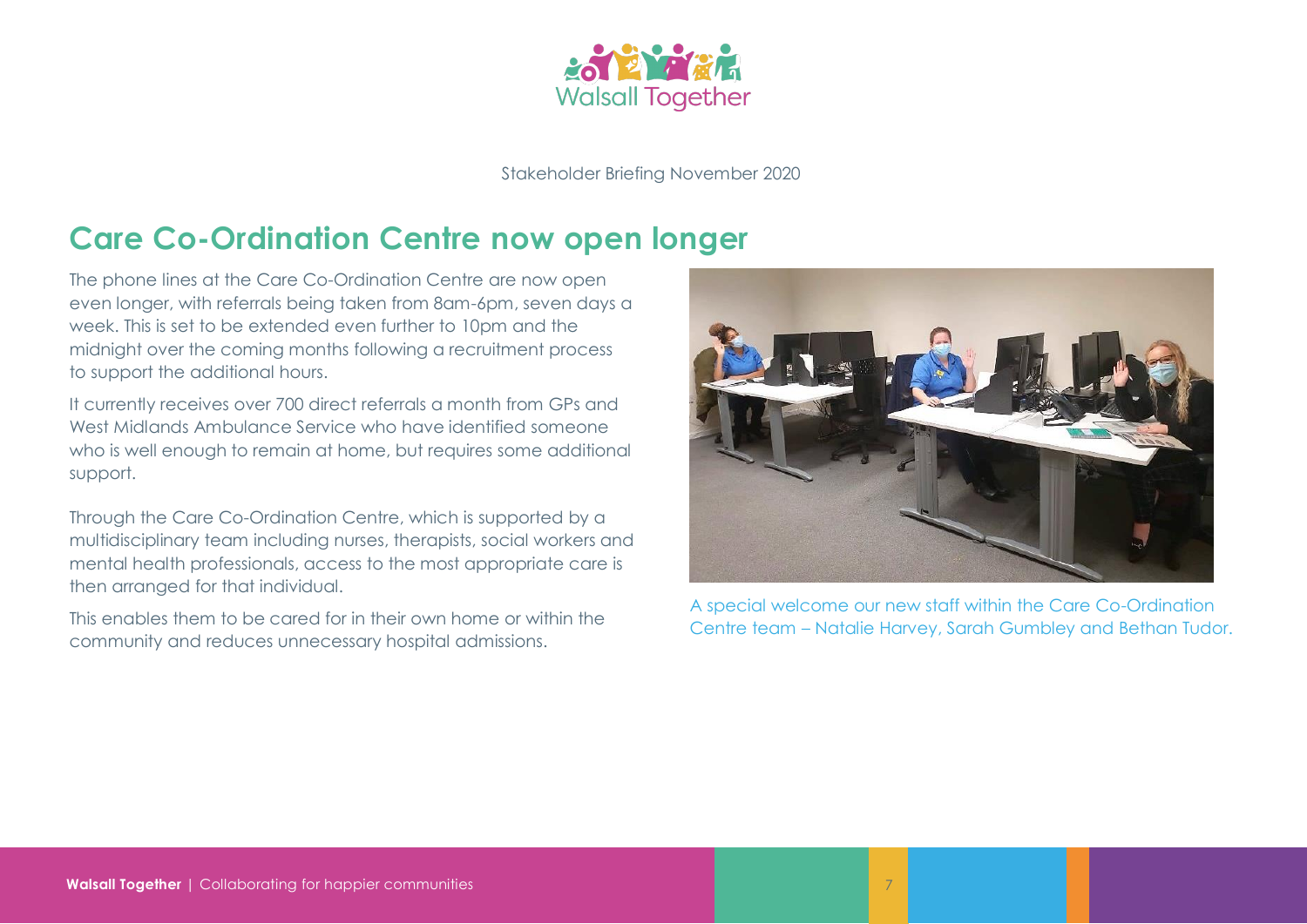

### <span id="page-7-0"></span>**First Contact Practitioner Physiotherapy Service to be rolled out**

A pilot scheme which enables patients with musculoskeletal (MSK) conditions to see a specialist physiotherapist within a GP practice is set to be rolled out across identified Primary Care Networks in the borough.

This is one of the latest initiatives being put into place by the partnership which will allow patients quicker access to assessments and treatment, improve recovery times and reduce the workload on GPs who would usually be the first point of contact for a patient with an MSK condition and referrals to other services such as x-ray and scans.

*Dr Bollinger, East Two PCN Clinical Director, said: "This is great news for patients with musculoskeletal (MSK) complaints, for example back pain, who would normally wait a number of weeks to be referred to see a physiotherapist and then potentially another few weeks to actually be seen. This often means the patient is in pain for longer, potentially taking time off work and often experiencing a poorer quality of life which can lead to mental and emotional wellbeing problems.* 

*Dr Hobson, South Two PCN Clinical Director, said:* "*By enabling direct access to a skilled physiotherapist who can offer an assessment, advice on self-management and treatment in a much timelier manner we should be able to reduce recovery time for patients and give them a much better experience of care."*

The pilot scheme which was run at Anchor Meadow GP Practice saw 93 patients within two days of referral. Of these three were referred for x-ray, one for a MRI scan, one for blood test and the remaining 88 were given self-care treatment advice and exercises. None of the patients to date have returned to the GP practice with the same problem.

*Daren Fradgley, Director of Integration, said: "The results of this pilot scheme speak for themselves and we are really excited to be able to work with our primary care colleagues to implement this across the different localities. This collaborative working has allowed us to build on our relationship with primary care, use and share our skilled workforce in a more effective way within the community to provide*



*more streamlined and effective care for our patients."*

Following the success of the pilot scheme the partnership is now working with each Primary Care Network to implement a First Contact Physiotherapy Service within each locality within the next 18 months.

**\*Image by jcomp - www.freepik.com**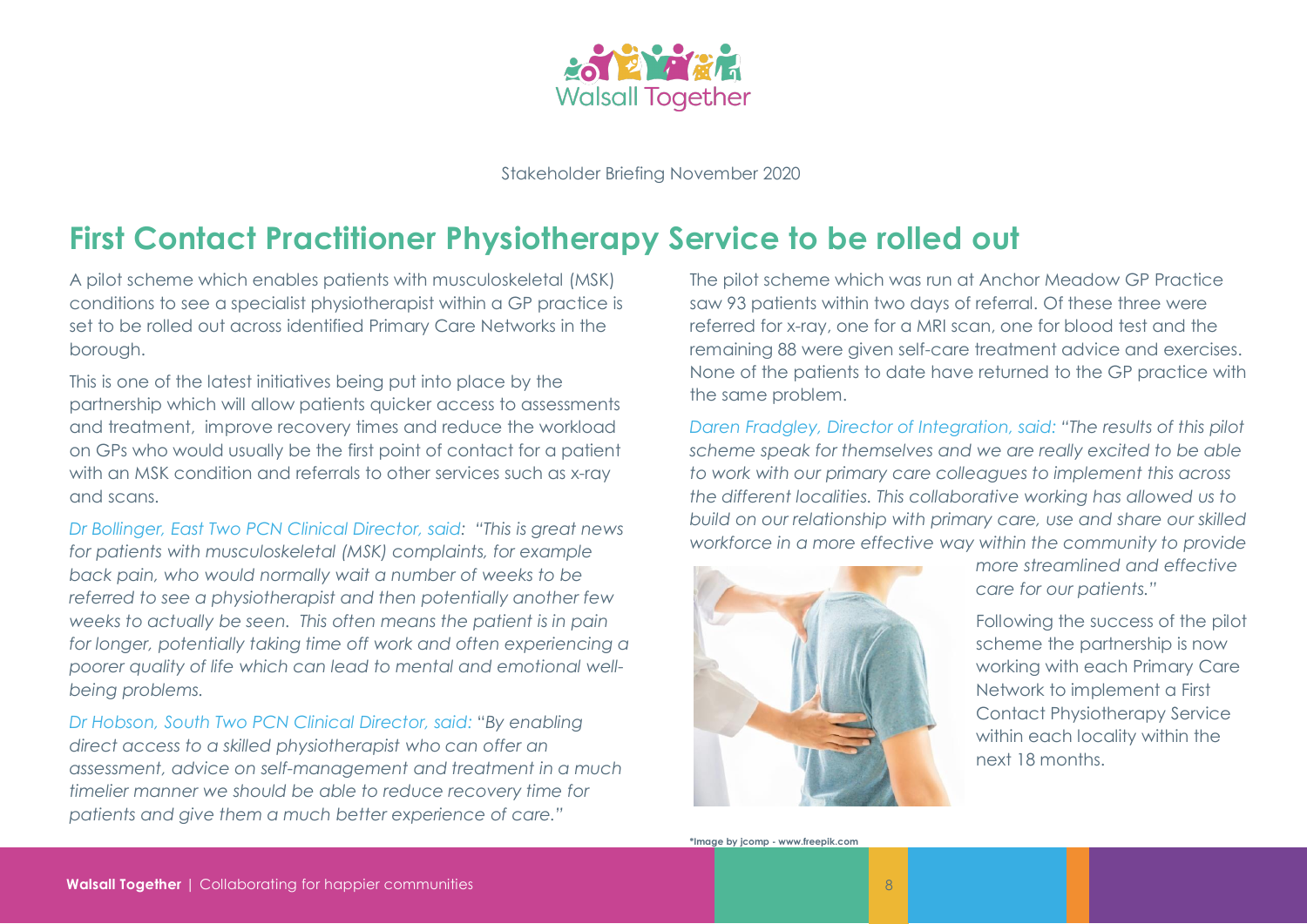

### <span id="page-8-0"></span>**Family Safeguarding launch success Social prescribing services to align**

The official launch of the new Walsall Family Safeguarding model took place on Monday 16 October and was attended by over 250 professionals from across the borough.

For anyone who was unable to attend a recording of the event can be found by clicking [here.](http://www.go.walsall.gov.uk/walsall-safeguarding-partnership/Professionals-Volunteers/Learning-and-Development/Podcasts-and-Webinars#10566690-walsall-family-safeguarding-launch)

Some of the initial feedback received included:

*"It was a positive overview and flowed really well" "Seeing the case discussion was really powerful" "The partnership working was well represented"*

If you attended the event and haven't yet left any feedback the survey is still open and available to access by clicking [here.](https://forms.office.com/Pages/ResponsePage.aspx?id=x3ncXWl-j0K6MISyShrZlBq1LeH4M69JuwC0E9LlkN9UQkFEVVRHSlk2UjlZWTBTODkxSlhXQzYxNy4u)



**Strengthening Families, Protecting Children Family Safeguarding Model** 



<span id="page-8-1"></span>A group has been set up and discussions have started between PCN Clinical Directors and whg to look at how we can align their social prescribing services.

Social Prescribing is a way for local organisations to refer people to a link worker. Link workers then spend time with an individual to focus on what really matters to them when it comes to their health and wellbeing. They then connect people to community groups and statutory services for practical and emotional support that meets their needs.

Initially the group is looking at how referral forms can be updated to ask individuals whether they are already receiving support through another social prescribing service.

This will help to ensure that resources are used most effectively and we are not duplicating efforts with one individual. This is really important when recognising that demand for these services is going to increase.

Beyond this initial work, the group wants to look at how we support the sector to develop. This will be firmly grounded in our Resilient Communities workstream and overall approach.

We want to continue to increase the number of social prescribers or community link workers and to increase recognition of the value of volunteering.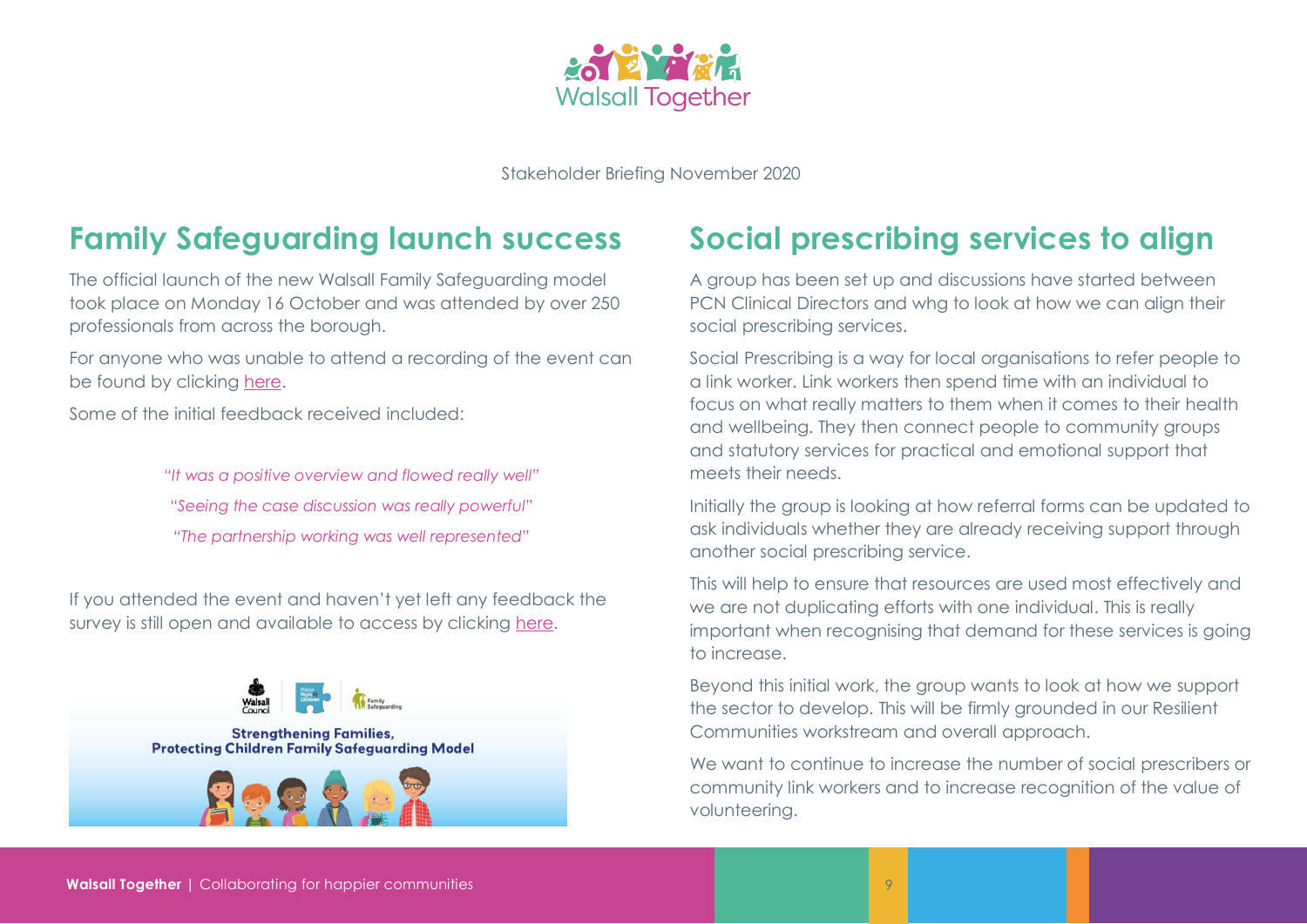

### <span id="page-9-0"></span>**Integrated Assessment Hub coming soon**

A new Integrated Assessment Hub will be opening soon at the 'front door' of the hospital to support in providing an alternative to A&E for patients who arrive but can be cared for within the community.

Within the hub will be a multi-disciplinary team working side by side to keep people most at risk well and out of hospital. They include community nurses and pharmacists, urgent care, ambulance and other community-based services.

Once in the hub, people will be assessed and referred to the most appropriate person, depending on their condition. As well as health and social care services this could also include signposting them to housing, community or voluntary services.

People who need urgent care that can be delivered in the community or at their home, preventing them from being admitted to hospital, will be referred to the Rapid Response Team for support within two hours.

The team also support the discharge teams within the hospital to help get patients home as quickly as possibly by identifying patients suitable to return home with the help of community based services and providing support to put these into action.

The new hub is the latest initiative being implemented by the Walsall Together partnership. Through providing integrated care the hubs are proven to ensure patients get the care they need in the quickest time, relieve pressure on A&E departments, reduce unnecessary hospital admissions and help people to be discharged from hospital as soon as they are well enough.



**\*Image by pch.vector - www.freepik.com**